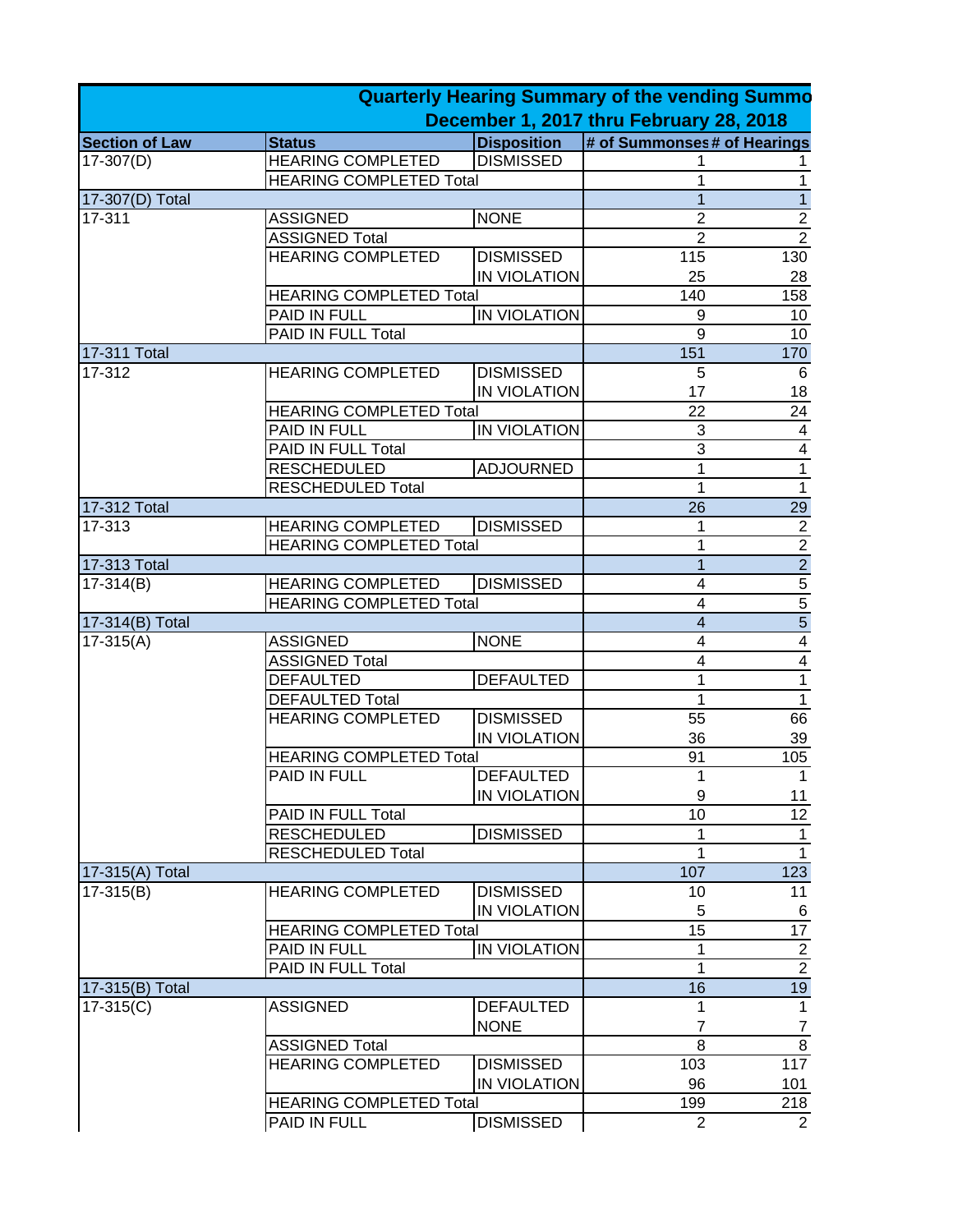|                     |                                   | <b>IN VIOLATION</b> | 40             | 41                          |
|---------------------|-----------------------------------|---------------------|----------------|-----------------------------|
|                     | PAID IN FULL Total                |                     | 42             | 43                          |
| 17-315(C) Total     |                                   |                     | 249            | 269                         |
| $17-315(F)$         | ACCEPTED FOR APPEALS   DISMISSED  |                     | 1              | $\mathbf{1}$                |
|                     | <b>ACCEPTED FOR APPEALS Total</b> |                     | 1              | $\overline{1}$              |
|                     | <b>HEARING COMPLETED</b>          | <b>DISMISSED</b>    | 21             | $\overline{23}$             |
|                     |                                   | <b>IN VIOLATION</b> | 1              | $\mathbf{1}$                |
|                     | <b>HEARING COMPLETED Total</b>    |                     | 22             | 24                          |
| 17-315(F) Total     |                                   |                     | 23             | 25                          |
| $17-315(l)$         | <b>HEARING COMPLETED</b>          | <b>DISMISSED</b>    | 5              |                             |
|                     | <b>HEARING COMPLETED Total</b>    |                     | $\overline{5}$ |                             |
| 17-315(I) Total     |                                   |                     | $\overline{5}$ | $\frac{5}{5}$ $\frac{5}{6}$ |
| $17 - 315(J)$       | <b>HEARING COMPLETED</b>          | <b>DISMISSED</b>    | $\overline{5}$ |                             |
|                     | <b>HEARING COMPLETED Total</b>    |                     | $\overline{5}$ |                             |
| 17-315(J) Total     |                                   |                     | $\overline{5}$ | $\frac{6}{6}$ $\frac{1}{1}$ |
| 17-315(K)/(L)       | ACCEPTED FOR APPEALS   DISMISSED  |                     | 1              |                             |
|                     | <b>ACCEPTED FOR APPEALS Total</b> |                     | 1              |                             |
|                     | <b>ASSIGNED</b>                   | <b>NONE</b>         | 1              |                             |
|                     | <b>ASSIGNED Total</b>             |                     | 1              | $\frac{1}{1}$               |
|                     | <b>HEARING COMPLETED</b>          | <b>DISMISSED</b>    | 80             | 82                          |
|                     |                                   | IN VIOLATION        | 33             |                             |
|                     |                                   |                     |                | 34                          |
|                     | <b>HEARING COMPLETED Total</b>    | <b>IN VIOLATION</b> | 113            | 116                         |
|                     | PAID IN FULL                      |                     | 6              | $\,6$                       |
|                     | PAID IN FULL Total                |                     | 6              | $\overline{6}$              |
| 17-315(K)/(L) Total |                                   |                     | 121            | 124                         |
| 17-316              | <b>HEARING COMPLETED</b>          | <b>DISMISSED</b>    | 1              | $\mathbf{1}$                |
|                     | <b>HEARING COMPLETED Total</b>    |                     | 1              | $\overline{1}$              |
| 17-316 Total        |                                   |                     | $\overline{1}$ | $\overline{1}$              |
| $20 - 465(A)$       | <b>HEARING COMPLETED</b>          | <b>DISMISSED</b>    | $\overline{7}$ | $\frac{7}{7}$               |
|                     | <b>HEARING COMPLETED Total</b>    |                     | $\overline{7}$ |                             |
| 20-465(A) Total     |                                   |                     | $\overline{7}$ | $\overline{7}$              |
| $20 - 465(B)$       | <b>HEARING COMPLETED</b>          | <b>DISMISSED</b>    | 17             | 17                          |
|                     |                                   | IN VIOLATION        | 1              | $\mathbf{1}$                |
|                     | <b>HEARING COMPLETED Total</b>    |                     | 18             | 18                          |
| 20-465(B) Total     |                                   |                     | 18             | $\overline{18}$             |
| $20 - 465(C)$       | <b>HEARING COMPLETED</b>          | <b>DISMISSED</b>    | $\overline{2}$ | $\overline{2}$              |
|                     | <b>HEARING COMPLETED Total</b>    |                     | $\overline{c}$ | $\overline{2}$              |
| 20-465(C) Total     |                                   |                     | $\overline{2}$ | $\overline{2}$              |
| $20 - 465(G)$       | <b>HEARING COMPLETED</b>          | <b>DISMISSED</b>    | 20             | 20                          |
|                     | <b>HEARING COMPLETED Total</b>    |                     | 20             | 20                          |
| 20-465(G) Total     |                                   |                     | 20             | 20                          |
| $20 - 465(1)$       | <b>HEARING COMPLETED</b>          | <b>DISMISSED</b>    | $\overline{2}$ | $\overline{2}$              |
|                     | <b>HEARING COMPLETED Total</b>    |                     | $\overline{2}$ | $\frac{2}{2}$               |
| 20-465(I) Total     |                                   |                     | $\overline{2}$ |                             |
| $20 - 465(J)$       | <b>HEARING COMPLETED</b>          | <b>DISMISSED</b>    | 1              | $\overline{1}$              |
|                     | <b>HEARING COMPLETED Total</b>    |                     | 1              | $\overline{1}$              |
| 20-465(J) Total     |                                   |                     | $\mathbf{1}$   | $\overline{1}$              |
| $20 - 465(K)$       | <b>HEARING COMPLETED</b>          | <b>DISMISSED</b>    | 1              | $\overline{1}$              |
|                     | <b>HEARING COMPLETED Total</b>    |                     | 1              | $\overline{1}$              |
| 20-465(K) Total     |                                   |                     | $\mathbf{1}$   | $\overline{1}$              |
| 20-465(M)           | <b>HEARING COMPLETED</b>          | <b>DISMISSED</b>    | 5              |                             |
|                     | <b>HEARING COMPLETED Total</b>    |                     | $\overline{5}$ | $\frac{5}{5}$               |
| 20-465(M) Total     |                                   |                     | 5              |                             |
| 20-465(N)           | <b>HEARING COMPLETED</b>          | <b>DISMISSED</b>    | 13             | 13                          |
|                     |                                   | IN VIOLATION        | 1              | $\mathbf{1}$                |
|                     |                                   |                     |                |                             |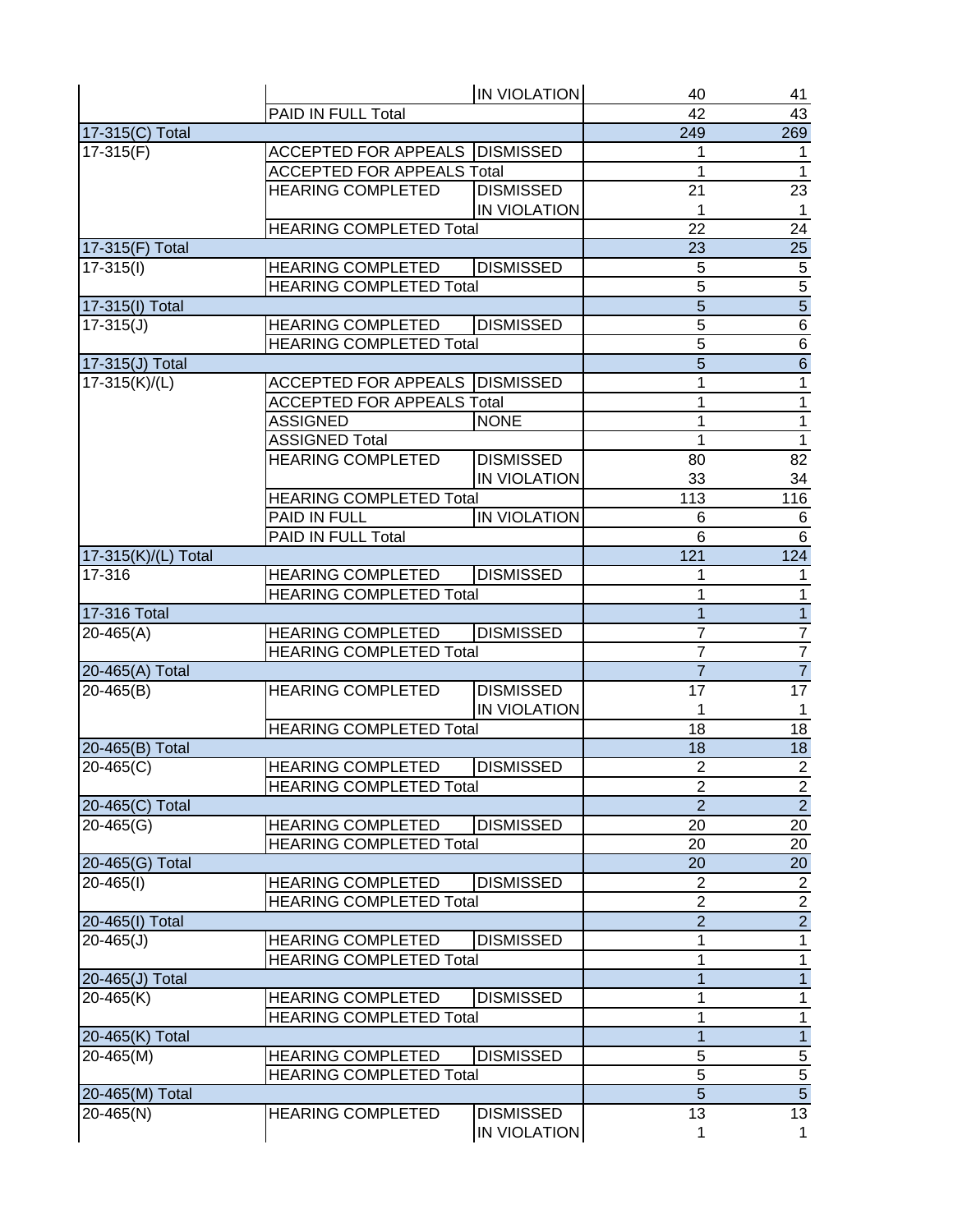|                         | <b>HEARING COMPLETED Total</b> |                     | 14                      | 14                                        |
|-------------------------|--------------------------------|---------------------|-------------------------|-------------------------------------------|
| 20-465(N) Total         |                                | 14                  | $\overline{14}$         |                                           |
| $20 - 465(0)$           | <b>HEARING COMPLETED</b>       | <b>DISMISSED</b>    | 4                       |                                           |
|                         | <b>HEARING COMPLETED Total</b> |                     | $\overline{\mathbf{4}}$ |                                           |
| 20-465(O) Total         |                                |                     | $\overline{\mathbf{4}}$ |                                           |
| $20 - 465(P)$           | <b>HEARING COMPLETED</b>       | <b>DISMISSED</b>    | $\overline{2}$          |                                           |
|                         | <b>HEARING COMPLETED Total</b> |                     | $\overline{2}$          |                                           |
| 20-465(P) Total         |                                |                     | $\overline{2}$          | $\frac{4}{4}$ $\frac{4}{2}$ $\frac{2}{2}$ |
| 20-465.1                | <b>ASSIGNED</b>                | <b>NONE</b>         | 13                      | $\overline{13}$                           |
|                         | <b>ASSIGNED Total</b>          |                     | 13                      | 13                                        |
|                         | <b>HEARING COMPLETED</b>       | <b>DISMISSED</b>    | 90                      | 91                                        |
|                         |                                | <b>IN VIOLATION</b> | 41                      | 41                                        |
|                         | <b>HEARING COMPLETED Total</b> |                     | 131                     | 132                                       |
|                         | PAID IN FULL                   | <b>IN VIOLATION</b> | 10                      | 10                                        |
|                         |                                | <b>NONE</b>         | 1                       | $\mathbf{1}$                              |
|                         | PAID IN FULL Total             |                     | 11                      | 11                                        |
|                         | <b>RESCHEDULED</b>             | <b>IN VIOLATION</b> | 1                       | $\mathbf{1}$                              |
|                         | <b>RESCHEDULED Total</b>       |                     | 1                       | $\mathbf{1}$                              |
| 20-465.1 Total          |                                |                     | 156                     | 157                                       |
| 24RCNY6-06(A)           | <b>HEARING COMPLETED</b>       | <b>DISMISSED</b>    | 7                       | $\overline{7}$                            |
|                         |                                | <b>IN VIOLATION</b> | 3                       | $\overline{4}$                            |
|                         | <b>HEARING COMPLETED Total</b> |                     | 10                      | 11                                        |
| 24RCNY6-06(A) Total     |                                |                     | 10                      | 11                                        |
| A.C. 17-307(A)          | <b>ASSIGNED</b>                | <b>DEFAULTED</b>    | 1                       | $\overline{1}$                            |
|                         |                                | <b>NONE</b>         | $\overline{2}$          |                                           |
|                         | <b>ASSIGNED Total</b>          |                     | $\overline{3}$          | $\frac{2}{3}$                             |
|                         | <b>HEARING COMPLETED</b>       | <b>DISMISSED</b>    | $\overline{32}$         | 39                                        |
|                         |                                | <b>IN VIOLATION</b> | 34                      | 39                                        |
|                         | <b>HEARING COMPLETED Total</b> |                     | 66                      | 78                                        |
|                         | <b>PAID IN FULL</b>            | <b>IN VIOLATION</b> | 5                       | $\,$ 5 $\,$                               |
|                         | PAID IN FULL Total             |                     | $\overline{5}$          |                                           |
|                         | <b>RESCHEDULED</b>             | <b>ADJOURNED</b>    | $\overline{3}$          |                                           |
|                         | RESCHEDULED Total              |                     | $\overline{3}$          | $\frac{5}{3}$                             |
| A.C. 17-307(A) Total    |                                |                     | 77                      | 89                                        |
| A.C. 17-307(B)          | <b>ASSIGNED</b>                | <b>DEFAULTED</b>    | 3                       | $\overline{4}$                            |
|                         |                                | <b>NONE</b>         | 1                       | $\mathbf 1$                               |
|                         | <b>ASSIGNED Total</b>          |                     | 4                       | $\overline{5}$                            |
|                         | <b>HEARING COMPLETED</b>       | <b>DISMISSED</b>    | 38                      | 49                                        |
|                         |                                | IN VIOLATION        | 35                      | 38                                        |
|                         | <b>HEARING COMPLETED Total</b> | 73                  | 87                      |                                           |
|                         | <b>PAID IN FULL</b>            | IN VIOLATION        | 6                       | $\,6$                                     |
|                         | PAID IN FULL Total             |                     | 6                       | $\,6$                                     |
|                         | <b>RESCHEDULED</b>             | <b>ADJOURNED</b>    | 1                       | $\mathbf{1}$                              |
|                         | <b>RESCHEDULED Total</b>       |                     | 1                       | $\overline{1}$                            |
| A.C. 17-307(B) Total    |                                |                     | 84                      | 99                                        |
| A.C. $17-307(B)(1)$     | <b>HEARING COMPLETED</b>       | <b>DISMISSED</b>    | 1                       | $\overline{2}$                            |
|                         | <b>HEARING COMPLETED Total</b> |                     | 1                       | $\overline{2}$                            |
|                         | PAID IN FULL                   | <b>IN VIOLATION</b> | $\overline{2}$          | $\overline{2}$                            |
|                         | PAID IN FULL Total             |                     | $\boldsymbol{2}$        | $\overline{2}$                            |
| A.C. 17-307(B)(1) Total |                                |                     | $\overline{3}$          | $\overline{4}$                            |
| A.C. 20-453             | <b>HEARING COMPLETED</b>       | <b>DISMISSED</b>    | 27                      | 28                                        |
|                         |                                | <b>IN VIOLATION</b> | 5                       | $\overline{5}$                            |
|                         | <b>HEARING COMPLETED Total</b> |                     | 32                      | $\overline{33}$                           |
|                         | PAID IN FULL                   | <b>IN VIOLATION</b> | 4                       | $\overline{4}$                            |
|                         | <b>PAID IN FULL Total</b>      |                     | $\overline{4}$          | $\overline{4}$                            |
|                         |                                |                     |                         |                                           |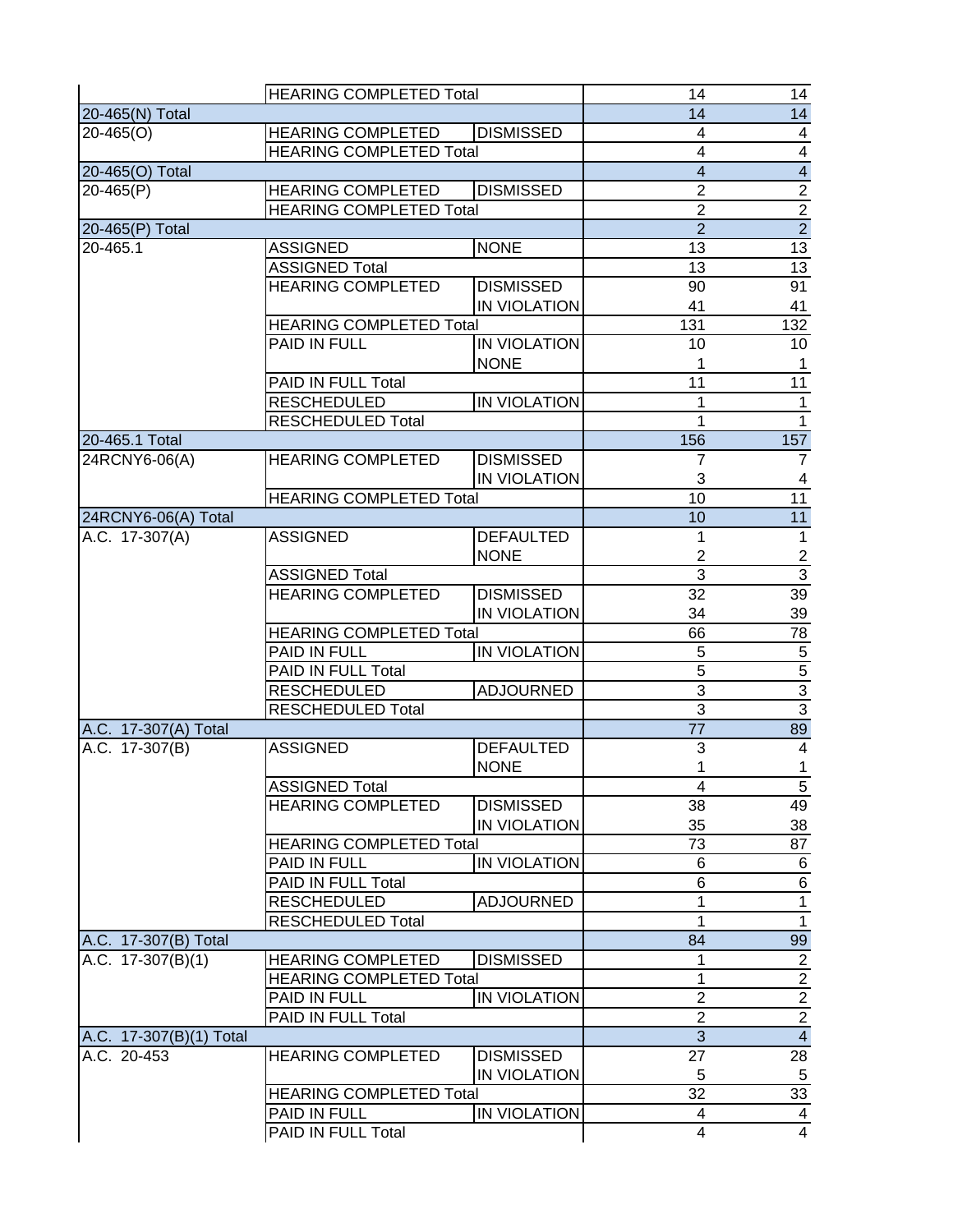|              | A.C. 20-453 Total           |                                         |                     | 36                      | 37                      |
|--------------|-----------------------------|-----------------------------------------|---------------------|-------------------------|-------------------------|
|              | A.C. $20-461(A)$            | <b>HEARING COMPLETED</b>                | <b>DISMISSED</b>    | 4                       | 4                       |
|              |                             |                                         | IN VIOLATION        | 1                       | $\mathbf{1}$            |
|              |                             | <b>HEARING COMPLETED Total</b>          |                     | $\overline{5}$          |                         |
|              | A.C. 20-461(A) Total        |                                         |                     | $\overline{5}$          | $\frac{5}{5}$           |
|              | A.C. 20-461(B)              | <b>ASSIGNED</b>                         | <b>NONE</b>         | 1                       |                         |
|              |                             | <b>ASSIGNED Total</b>                   |                     | 1                       | $\overline{1}$          |
|              |                             | <b>HEARING COMPLETED</b>                | <b>DISMISSED</b>    | 10                      | 10                      |
|              |                             |                                         | IN VIOLATION        | $\overline{2}$          | $\overline{2}$          |
|              |                             | <b>HEARING COMPLETED Total</b>          |                     | 12                      | $\overline{12}$         |
|              | A.C. 20-461(B) Total        |                                         |                     | 13                      | 13                      |
| AC           | $17-315(D)$                 | <b>ACCEPTED FOR APPEALS   DISMISSED</b> |                     | 1                       | $\mathbf{1}$            |
|              |                             | <b>ACCEPTED FOR APPEALS Total</b>       |                     | 1                       | $\overline{\mathbf{1}}$ |
|              |                             | <b>ASSIGNED</b>                         | <b>NONE</b>         | 3                       | $\frac{3}{3}$           |
|              |                             | <b>ASSIGNED Total</b>                   |                     | $\overline{3}$          |                         |
|              |                             | <b>HEARING COMPLETED</b>                | <b>DISMISSED</b>    | 56                      | 61                      |
|              |                             |                                         | IN VIOLATION        | 81                      | 87                      |
|              |                             | <b>HEARING COMPLETED Total</b>          |                     | 137                     | 148                     |
|              |                             | PAID IN FULL                            | IN VIOLATION        | 21                      | 25                      |
|              |                             | PAID IN FULL Total                      |                     | 21                      | $\overline{25}$         |
| <b>AC</b>    | 17-315(D) Total             |                                         |                     | 162                     | 177                     |
| AC           | $17-315(E)$                 | <b>ASSIGNED</b>                         | <b>NONE</b>         | $\overline{\mathbf{4}}$ | $\,$ 5 $\,$             |
|              |                             | <b>ASSIGNED Total</b>                   |                     | $\overline{4}$          | $\overline{5}$          |
|              |                             | <b>HEARING COMPLETED</b>                | <b>DISMISSED</b>    | 235                     | 257                     |
|              |                             |                                         | IN VIOLATION        | 130                     | 136                     |
|              |                             | <b>HEARING COMPLETED Total</b>          |                     | 365                     | 393                     |
|              |                             | <b>NEW ISSUANCE</b>                     | <b>NONE</b>         | 1                       | 1                       |
|              |                             | <b>NEW ISSUANCE Total</b>               |                     | 1                       | $\mathbf{1}$            |
|              |                             | PAID IN FULL                            | <b>ADJOURNED</b>    | 1                       | $\overline{1}$          |
|              |                             |                                         | <b>IN VIOLATION</b> | 51                      | 52                      |
|              |                             | PAID IN FULL Total                      |                     | 52                      | 53                      |
|              |                             | <b>RESCHEDULED</b>                      | <b>DISMISSED</b>    | 1                       | $\mathbf{1}$            |
|              |                             | <b>RESCHEDULED Total</b>                |                     | 1                       | $\mathbf 1$             |
| <b>AC</b>    | 17-315(E) Total             |                                         |                     | 423                     | 453                     |
| <b>AC</b>    | $20 - 465(D)$               | <b>HEARING COMPLETED</b>                | <b>DISMISSED</b>    | 9                       | $\boldsymbol{9}$        |
|              |                             |                                         | IN VIOLATION        | 1                       | $\mathbf 1$             |
|              |                             | <b>HEARING COMPLETED Total</b>          |                     | 10                      | 10                      |
|              |                             | PAID IN FULL                            | IN VIOLATION        | 1                       | $\mathbf 1$             |
|              |                             | PAID IN FULL Total                      |                     | 1                       | $\mathbf 1$             |
| <b>AC</b>    | 20-465(D) Total             |                                         |                     | 11                      | 11                      |
| AC           | $20-465(E)$                 | <b>ASSIGNED</b>                         | <b>NONE</b>         | 1                       | $\mathbf 1$             |
|              |                             | <b>ASSIGNED Total</b>                   |                     | 1                       | $\mathbf{1}$            |
|              |                             | <b>HEARING COMPLETED</b>                | <b>DISMISSED</b>    | 10                      | $10$                    |
|              |                             | <b>HEARING COMPLETED Total</b>          |                     | 10                      | 10                      |
| <b>AC</b>    | 20-465(E) Total             |                                         |                     | 11                      | 11                      |
| <b>AC</b>    | $20 - 465(Q)$               | <b>HEARING COMPLETED</b>                | <b>DISMISSED</b>    | 1                       | 1                       |
|              |                             | <b>HEARING COMPLETED Total</b>          |                     | 1                       | 1                       |
| <b>AC</b>    | 20-465(Q) Total             |                                         |                     | $\overline{1}$          | $\overline{1}$          |
|              | <b>ADMIN.CODE 17-311(D)</b> | <b>HEARING COMPLETED</b>                | <b>DISMISSED</b>    | 1                       | $\overline{1}$          |
|              |                             | <b>HEARING COMPLETED Total</b>          |                     | 1                       | $\mathbf{1}$            |
|              | ADMIN.CODE 17-311(D) Total  |                                         |                     | 1                       | $\overline{1}$          |
| <b>Total</b> |                             |                                         |                     | 1779                    | 1924                    |
|              |                             |                                         |                     |                         |                         |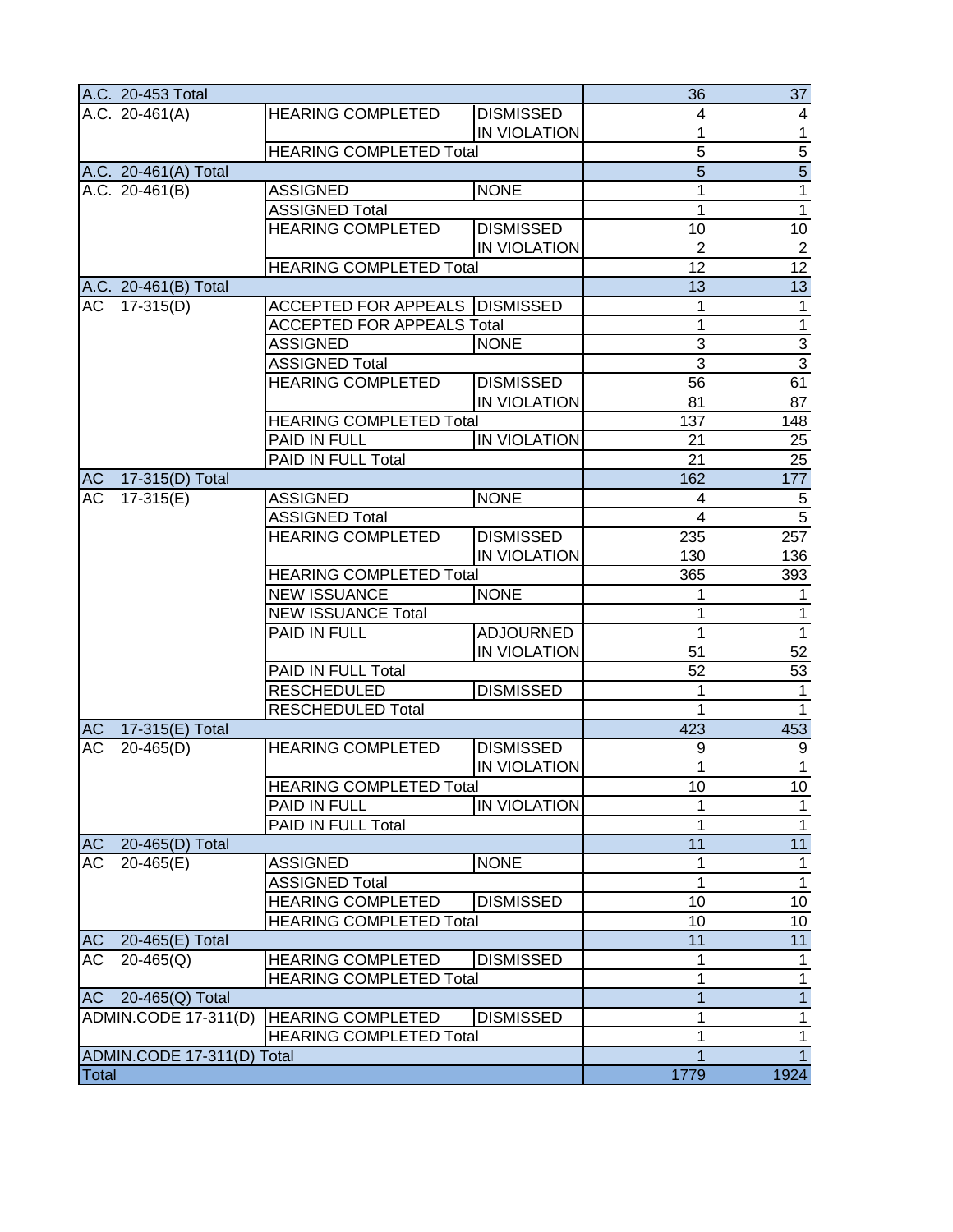| nses |          |                                             |           |
|------|----------|---------------------------------------------|-----------|
|      |          | <b>Imposed Amoun Paid Amoun Balance Due</b> |           |
|      | 0.00     | 0.00                                        | 0.00      |
|      | 0.00     | 0.00                                        | 0.00      |
|      | 0.00     | 0.00                                        | 0.00      |
|      | 100.00   | 0.00                                        | 100.00    |
|      | 100.00   | 0.00                                        | 100.00    |
|      | 0.00     | 0.00                                        | 0.00      |
|      | 1,075.00 | 0.00                                        | 1,075.00  |
|      | 1,075.00 | 0.00                                        | 1,075.00  |
|      | 425.00   | 425.00                                      | 0.00      |
|      | 425.00   | 425.00                                      | 0.00      |
|      | 1,600.00 | 425.00                                      | 1,175.00  |
|      | 0.00     | 0.00                                        | 0.00      |
|      | 725.00   | 0.00                                        | 725.00    |
|      | 725.00   | 0.00                                        | 725.00    |
|      | 125.00   | 675.00                                      | $-550.00$ |
|      | 125.00   | 675.00                                      | $-550.00$ |
|      | 50.00    | 0.00                                        | 50.00     |
|      | 50.00    | 0.00                                        | 50.00     |
|      | 900.00   | 675.00                                      | 225.00    |
|      | 0.00     | 0.00                                        | 0.00      |
|      | 0.00     | 0.00                                        | 0.00      |
|      | 0.00     | 0.00                                        | 0.00      |
|      | 0.00     | 0.00                                        | 0.00      |
|      | 0.00     | 0.00                                        | 0.00      |
|      | 0.00     | 0.00                                        | 0.00      |
|      | 250.00   | 0.00                                        | 250.00    |
|      | 250.00   | 0.00                                        | 250.00    |
|      | 100.00   | 0.00                                        | 100.00    |
|      | 100.00   | 0.00                                        | 100.00    |
|      | 0.00     | 0.00                                        | 0.00      |
|      | 2,775.00 | 0.00                                        | 2,775.00  |
|      | 2,775.00 | 0.00                                        | 2,775.00  |
|      | 50.00    | 50.00                                       | 0.00      |
|      | 425.00   | 425.00                                      | 0.00      |
|      | 475.00   | 475.00                                      | 0.00      |
|      | 0.00     | 0.00                                        | 0.00      |
|      | 0.00     | 0.00                                        | 0.00      |
|      | 3,600.00 | 475.00                                      | 3,125.00  |
|      | 0.00     | 0.00                                        | 0.00      |
|      | 400.00   | 50.00                                       | 350.00    |
|      | 400.00   | 50.00                                       | 350.00    |
|      | 50.00    | 50.00                                       | 0.00      |
|      | 50.00    | 50.00                                       | 0.00      |
|      | 450.00   | 100.00                                      | 350.00    |
|      | 250.00   | 0.00                                        | 250.00    |
|      | 350.00   | 0.00                                        | 350.00    |
|      | 600.00   | 0.00                                        | 600.00    |
|      | 0.00     | 0.00                                        | 0.00      |
|      | 4,200.00 | 25.00                                       | 4,175.00  |
|      | 4,200.00 | 25.00                                       | 4,175.00  |
|      | 0.00     | 435.00                                      | $-435.00$ |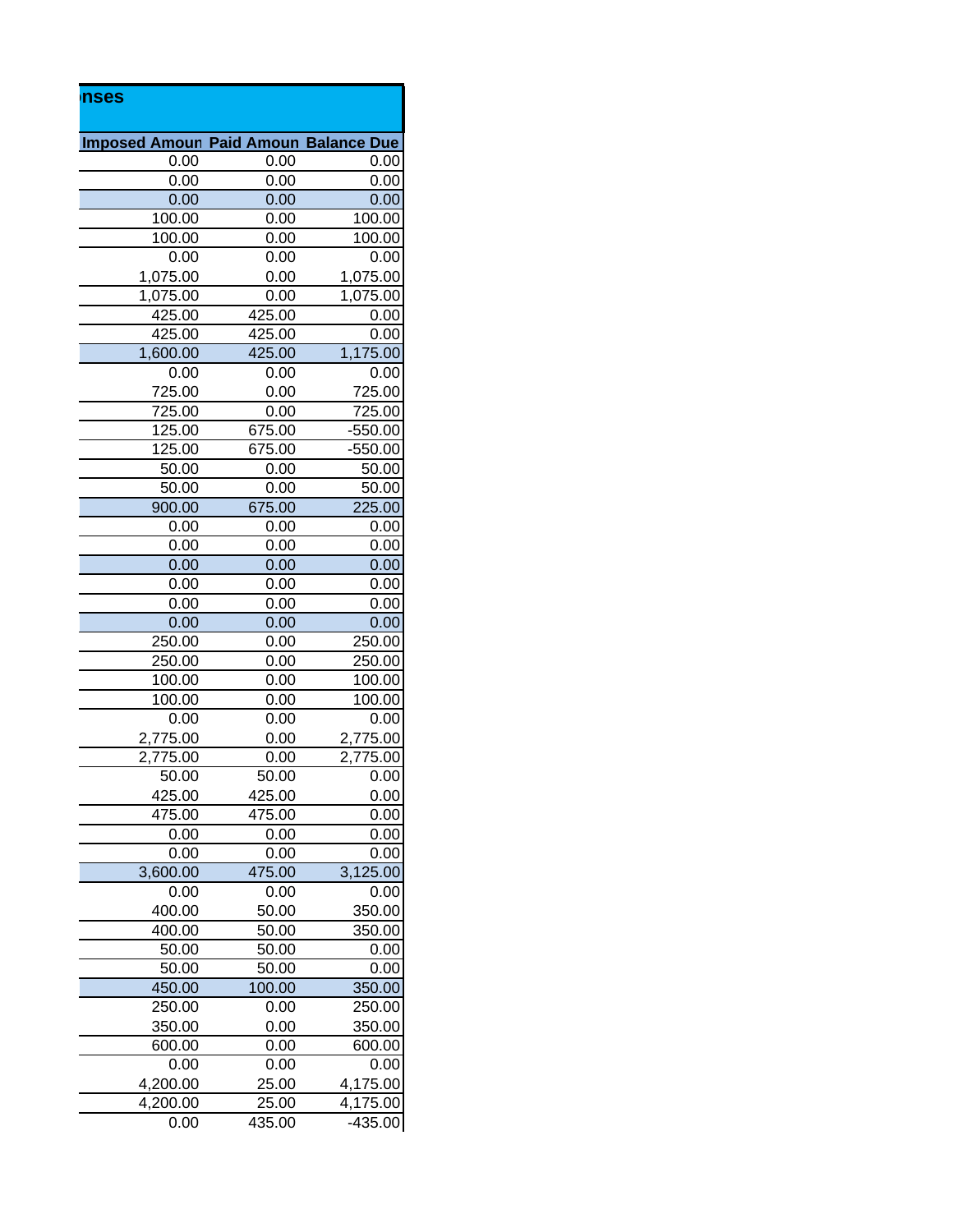| 1,800.00 | 2,235.00 | $-435.00$ |
|----------|----------|-----------|
| 1,800.00 | 2,670.00 | $-870.00$ |
| 6,600.00 | 2,695.00 | 3,905.00  |
| 0.00     | 0.00     | 0.00      |
| 0.00     | 0.00     | 0.00      |
| 0.00     | 0.00     | 0.00      |
| 50.00    | 0.00     | 50.00     |
| 50.00    | 0.00     | 50.00     |
| 50.00    | 0.00     | 50.00     |
| 0.00     | 0.00     | 0.00      |
| 0.00     | 0.00     | 0.00      |
| 0.00     | 0.00     | 0.00      |
| 0.00     | 0.00     | 0.00      |
| 0.00     | 0.00     | 0.00      |
| 0.00     | 0.00     | 0.00      |
| 0.00     | 0.00     | 0.00      |
| 0.00     | 0.00     | 0.00      |
| 100.00   | 50.00    | 50.00     |
| 100.00   | 50.00    | 50.00     |
| 0.00     | 125.00   | $-125.00$ |
| 1,425.00 | 400.00   | 1,025.00  |
| 1,425.00 | 525.00   | 900.00    |
| 300.00   | 350.00   | $-50.00$  |
| 300.00   | 350.00   | $-50.00$  |
| 1,825.00 | 925.00   | 900.00    |
| 0.00     | 0.00     | 0.00      |
| 0.00     | 0.00     | 0.00      |
| 0.00     | 0.00     | 0.00      |
| 0.00     | 0.00     | 0.00      |
| 0.00     | 0.00     | 0.00      |
| 0.00     | 0.00     | 0.00      |
| 0.00     | 0.00     | 0.00      |
| 50.00    | 0.00     | 50.00     |
| 50.00    | 0.00     | 50.00     |
| 50.00    | 0.00     | 50.00     |
| 0.00     | 0.00     | 0.00      |
| 0.00     | 0.00     | 0.00      |
| 0.00     | 0.00     | 0.00      |
| 0.00     | 0.00     | 0.00      |
| 0.00     | 0.00     | 0.00      |
| 0.00     | 0.00     | 0.00      |
| 0.00     | 0.00     | 0.00      |
| 0.00     | 0.00     | 0.00      |
| 0.00     | 0.00     | 0.00      |
| 0.00     | 0.00     | 0.00      |
| 0.00     | 0.00     | 0.00      |
| 0.00     | 0.00     | 0.00      |
| 0.00     | 0.00     | 0.00      |
| 0.00     | 0.00     |           |
| 0.00     |          | 0.00      |
|          | 0.00     | 0.00      |
| 0.00     | 0.00     | 0.00      |
| 0.00     | 0.00     | 0.00      |
| 0.00     | 0.00     | 0.00      |
| 0.00     | 0.00     | 0.00      |
| 0.00     | 0.00     | 0.00      |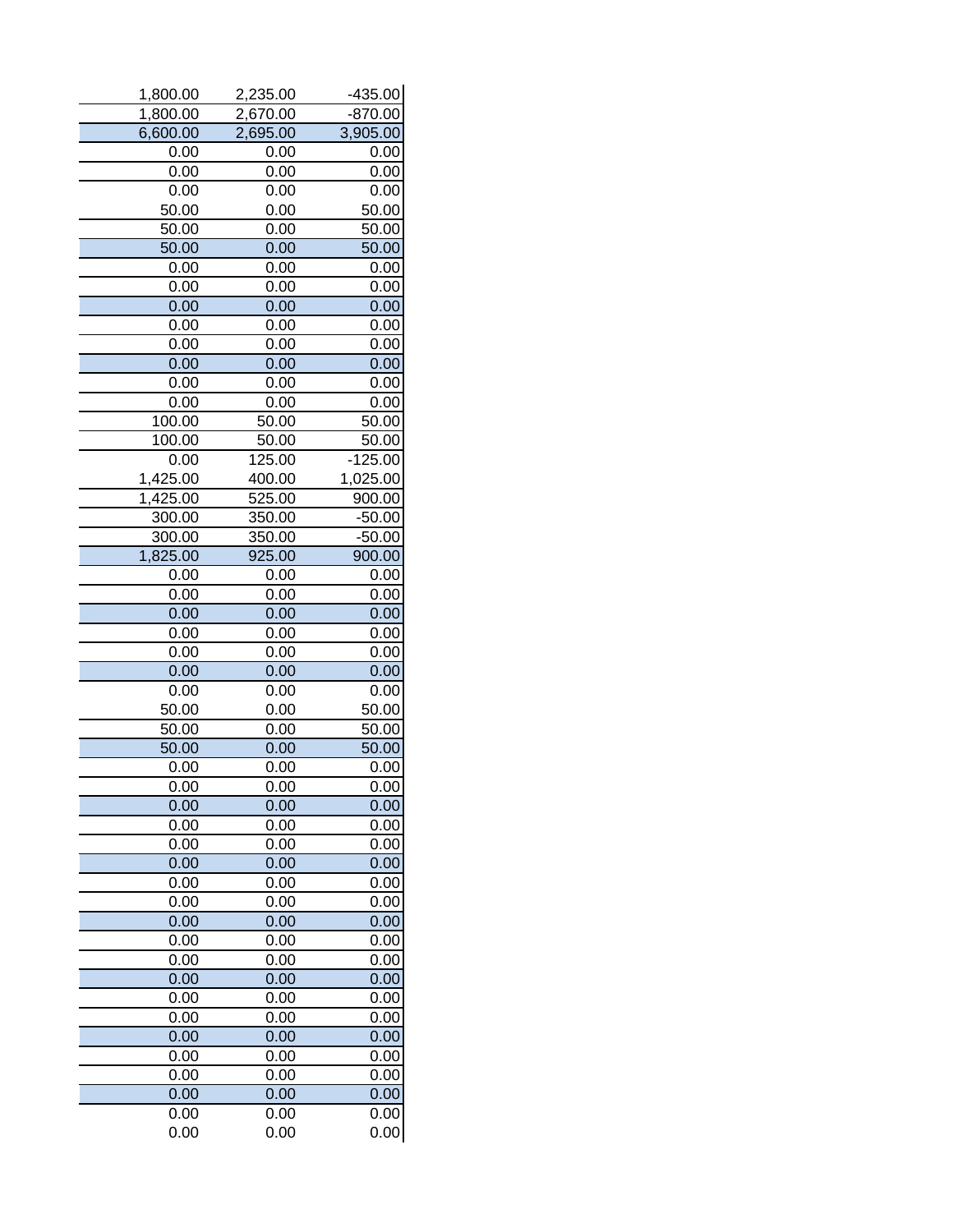| 0.00      | 0.00     | 0.00      |
|-----------|----------|-----------|
| 0.00      | 0.00     | 0.00      |
| 0.00      | 0.00     | 0.00      |
| 0.00      | 0.00     | 0.00      |
| 0.00      | 0.00     | 0.00      |
| 0.00      | 0.00     | 0.00      |
| 0.00      | 0.00     | 0.00      |
| 0.00      | 0.00     | 0.00      |
| 1,700.00  | 100.00   | 1,600.00  |
| 1,700.00  | 100.00   | 1,600.00  |
| 0.00      | 0.00     | 0.00      |
| 2,000.00  | 1,350.00 | 650.00    |
| 2,000.00  | 1,350.00 | 650.00    |
| 500.00    | 500.00   | 0.00      |
| 50.00     | 50.00    | 0.00      |
| 550.00    | 550.00   | 0.00      |
| 50.00     | 0.00     | 50.00     |
| 50.00     | 0.00     | 50.00     |
| 4,300.00  | 2,000.00 | 2,300.00  |
| 0.00      | 0.00     | 0.00      |
| 150.00    | 0.00     | 150.00    |
| 150.00    | 0.00     | 150.00    |
| 150.00    | 0.00     | 150.00    |
| 1,000.00  | 0.00     | 1,000.00  |
| 2,000.00  | 0.00     | 2,000.00  |
| 3,000.00  | 0.00     | 3,000.00  |
| 0.00      | 0.00     | 0.00      |
| 25,225.00 | 0.00     | 25,225.00 |
| 25,225.00 | 0.00     | 25,225.00 |
| 4,025.00  | 4,025.00 | 0.00      |
| 4,025.00  | 4,025.00 | 0.00      |
| 3,000.00  | 0.00     | 3,000.00  |
| 3,000.00  | 0.00     | 3,000.00  |
| 35,250.00 | 4,025.00 | 31,225.00 |
| 3,000.00  | 0.00     | 3,000.00  |
| 1,000.00  | 0.00     | 1,000.00  |
| 4,000.00  | 0.00     | 4,000.00  |
| 0.00      | 0.00     | 0.00      |
| 27,200.00 | 1,000.00 | 26,200.00 |
| 27,200.00 | 1,000.00 | 26,200.00 |
| 4,050.00  | 4,050.00 | 0.00      |
| 4,050.00  | 4,050.00 | 0.00      |
| 1,000.00  | 0.00     | 1,000.00  |
| 1,000.00  | 0.00     | 1,000.00  |
| 36,250.00 | 5,050.00 | 31,200.00 |
| 0.00      | 0.00     | 0.00      |
| 0.00      | 0.00     | 0.00      |
| 2,000.00  | 2,000.00 | 0.00      |
| 2,000.00  | 2,000.00 | 0.00      |
| 2,000.00  | 2,000.00 | 0.00      |
| 0.00      | 0.00     | 0.00      |
| 800.00    | 0.00     | 800.00    |
| 800.00    | 0.00     | 800.00    |
| 1,000.00  | 1,000.00 | 0.00      |
| 1,000.00  | 1,000.00 | 0.00      |
|           |          |           |